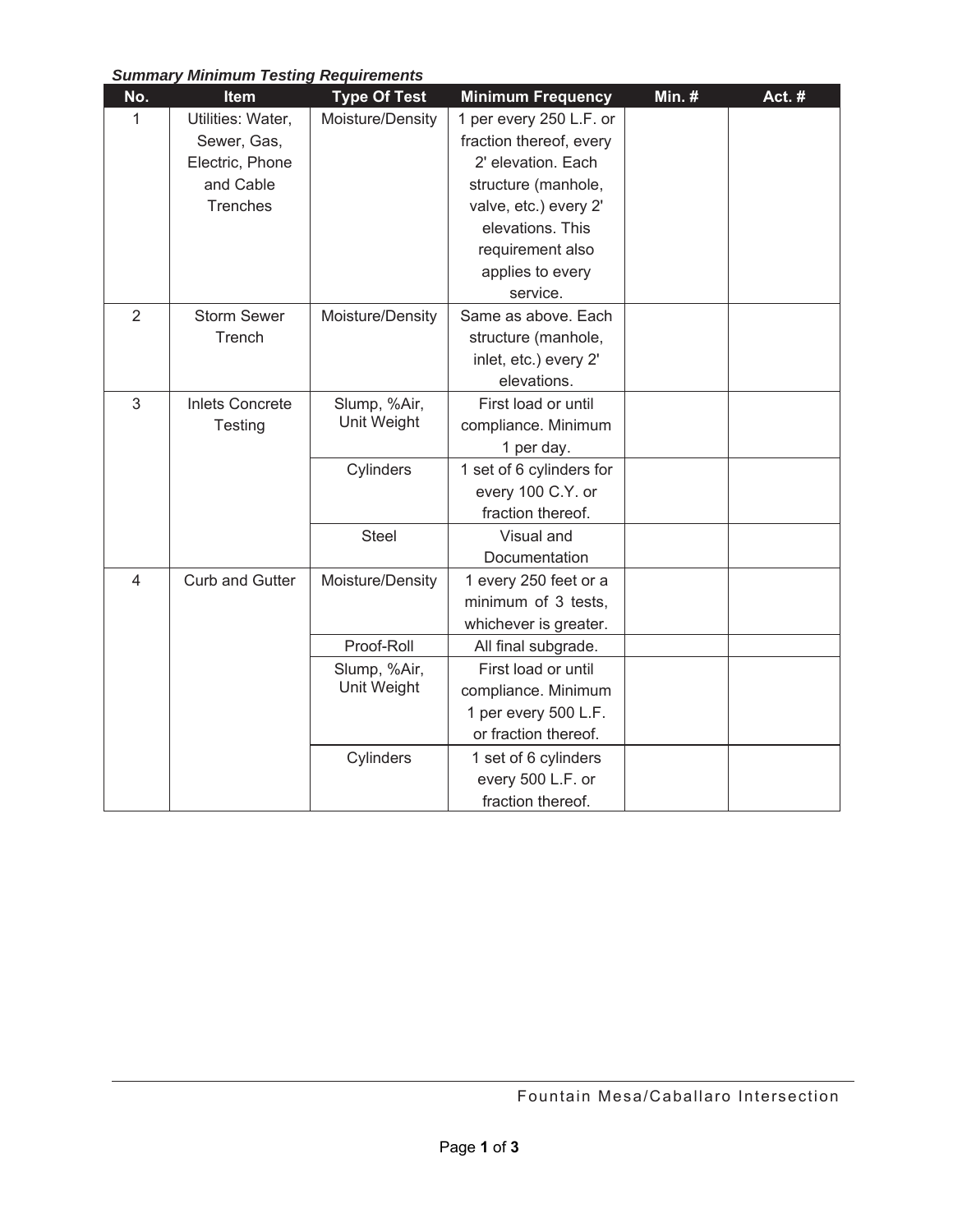| No.            | Item                                   | <b>Type of Test</b>         | <b>Minimum</b>          | <b>Min. #</b> | Act.# |
|----------------|----------------------------------------|-----------------------------|-------------------------|---------------|-------|
|                |                                        |                             | <b>Frequency</b>        |               |       |
| 5              | Sidewalk and<br><b>Curb Ramps</b>      | Moisture/Density            | 1 per every 250         |               |       |
|                |                                        |                             | L.F. or fraction        |               |       |
|                |                                        |                             | thereof.                |               |       |
|                |                                        | Slump, %Air, Unit<br>Weight | First load or until     |               |       |
|                |                                        |                             | compliance.             |               |       |
|                |                                        |                             | Minimum 1 per           |               |       |
|                |                                        |                             | every 1,000 S.Y.        |               |       |
|                |                                        |                             | or fraction             |               |       |
|                |                                        |                             | thereof.                |               |       |
|                |                                        | Cylinders                   | 1 set of 6              |               |       |
|                |                                        | (Curb Ramps only)           | cylinders every         |               |       |
|                |                                        |                             | 4 <sup>th</sup> ramp or |               |       |
|                |                                        |                             | fraction thereof.       |               |       |
| 6              | Roadway<br>Subgrade: Fills<br>and Cuts | Moisture/Density            | 1 per every 500         |               |       |
|                |                                        |                             | Lane Ft. or             |               |       |
|                |                                        |                             | fraction thereof,       |               |       |
|                |                                        |                             | every 2'                |               |       |
|                |                                        |                             | elevation. Cuts to      |               |       |
|                |                                        |                             | be scarified to a       |               |       |
|                |                                        |                             | depth of 1',            |               |       |
|                |                                        |                             | recondition as          |               |       |
|                |                                        |                             | needed and              |               |       |
|                |                                        |                             | recompacted.            |               |       |
|                |                                        | Proof-Roll                  | All final subgrade.     |               |       |
| $\overline{7}$ | Concrete                               | Slump, %Air, Unit<br>Weight | First 3 loads or        |               |       |
|                | Pavement                               |                             | until compliance,       |               |       |
|                | (Driveway &                            |                             | then every 50           |               |       |
|                | Truck Apron)                           |                             | C.Y. or fraction        |               |       |
|                |                                        |                             | thereof.                |               |       |
|                |                                        | Cylinders                   | 1 set of 6              |               |       |
|                |                                        |                             | cylinders every         |               |       |
|                |                                        |                             | 50 C.Y. or              |               |       |
|                |                                        |                             | fraction thereof.       |               |       |
|                |                                        | Proof-Roll                  | Subgrade prior          |               |       |
|                |                                        |                             | to concrete             |               |       |
|                |                                        |                             | placement.              |               |       |
|                |                                        |                             |                         |               |       |

## *Summary of Minimum Testing Requirements Continued*